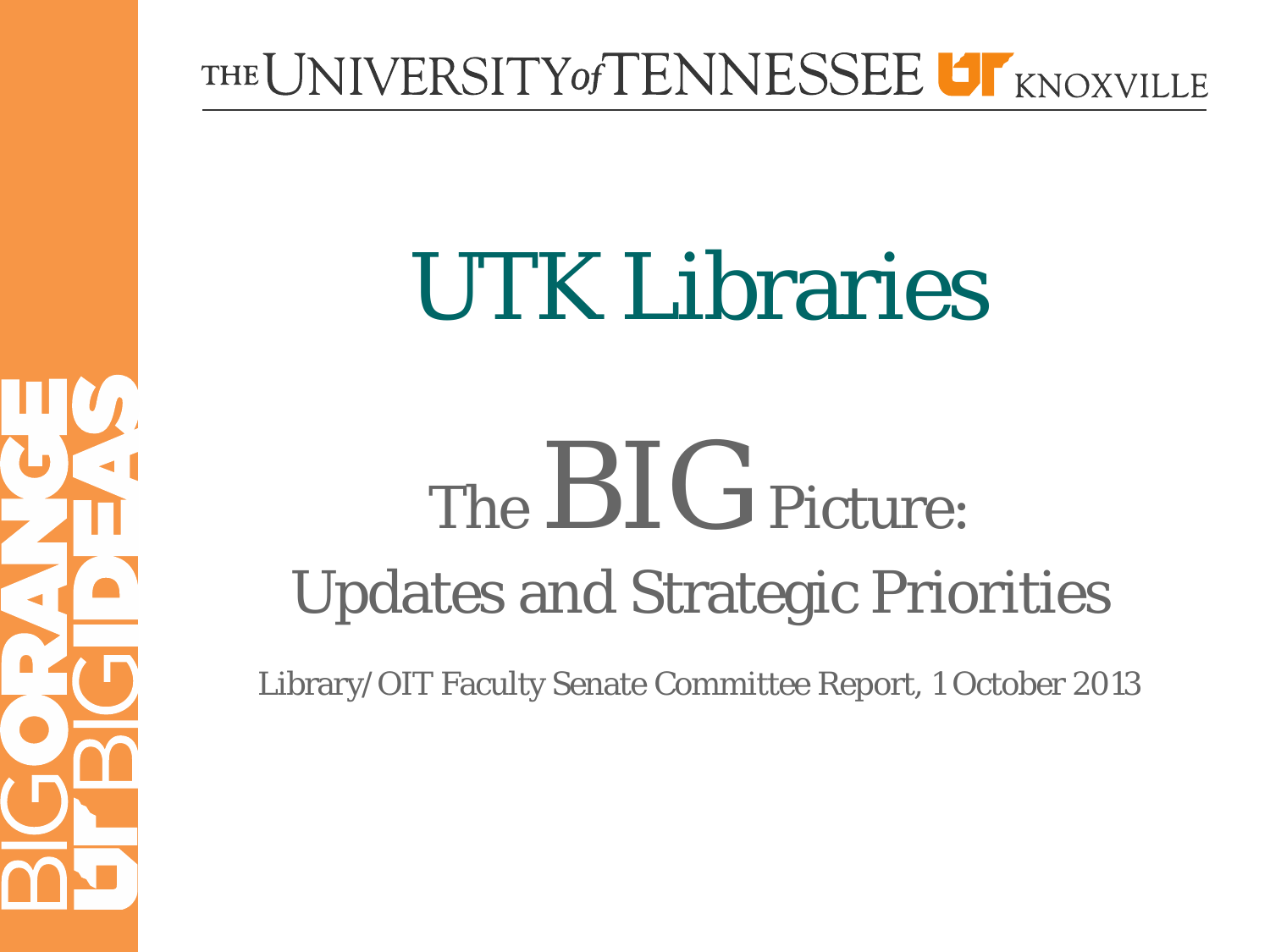

THE UNIVERSITY of TENNESSEE **UT** KNOXVILLE

- We Empower BIG IDEAS
- **We are the campus** main street and crossroads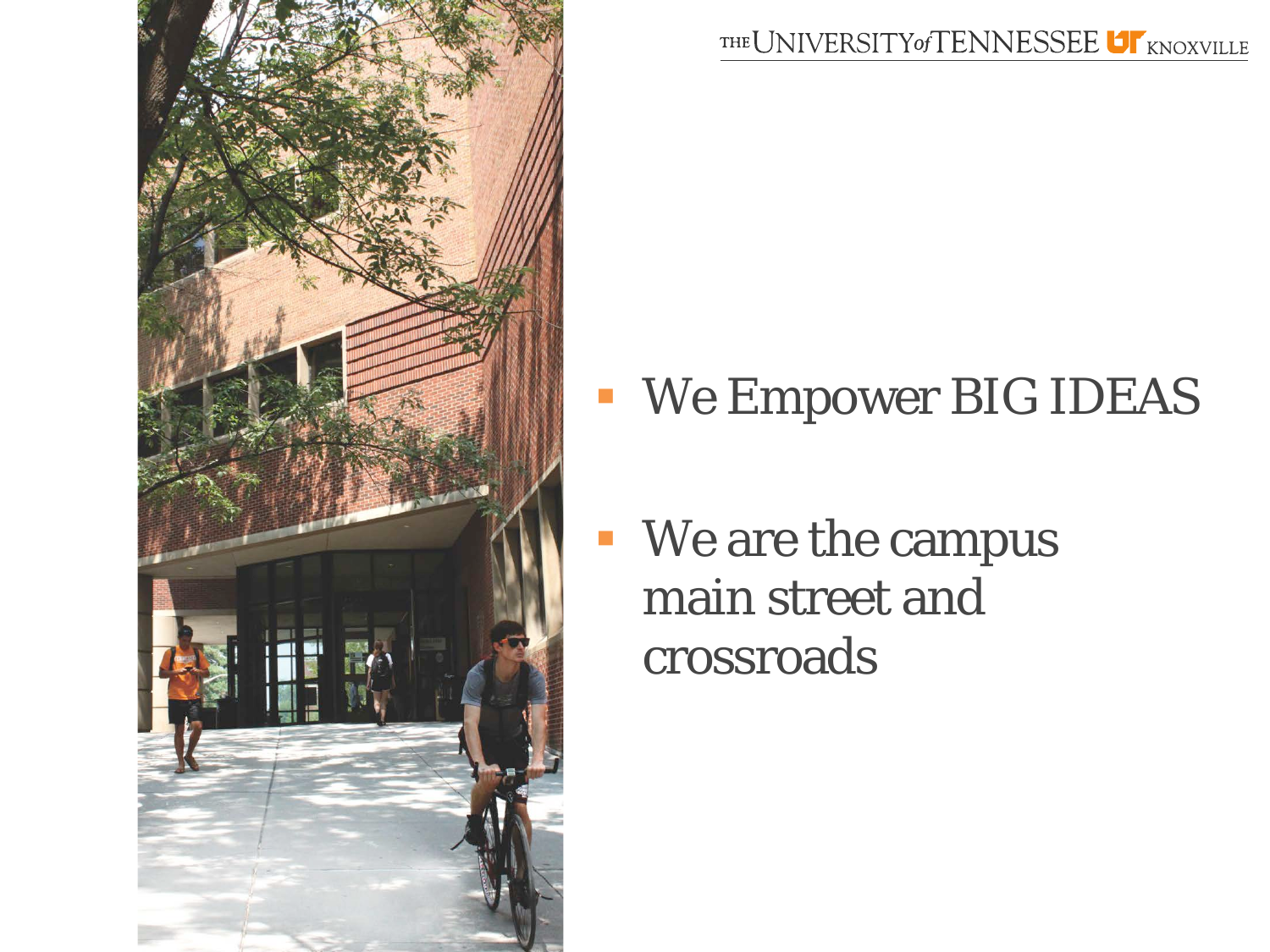# Top 25 & Vol Vision Priorities

- **•** [1] Undergraduate education:
	- "retain" and "graduate"; "diverse and well- educated"
- [2] Graduate education:
	- increase number and diversity
- [3] Research and Creative Activity:
	- strengthen capacity and productivity
- [4] Faculty and Staff:
	- attract and retain
- [5] Infrastructure and resources:
	- continually improve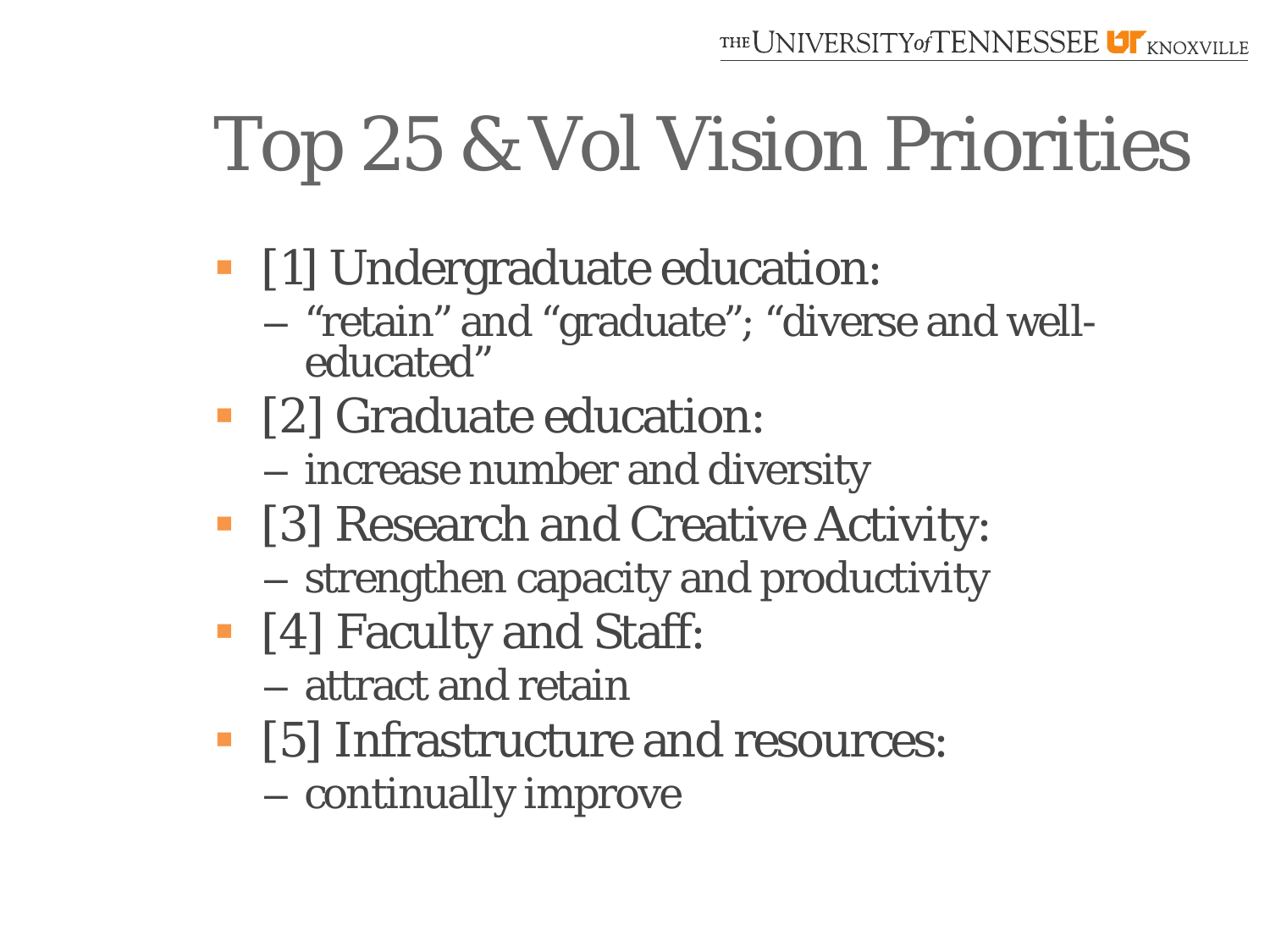# Library Strategic Plan

- **Teaching and Learning (1, 2, & 5)**
- **Research Support, Discovery, and** Access (4, 5, & 3)
- **Digital Initiatives, Scholarly** Communication, & Technical Innovation  $(3, 4, \& 5)$
- 24-Hour Intellectual and Social Hub  $(1, 2, \& 5)$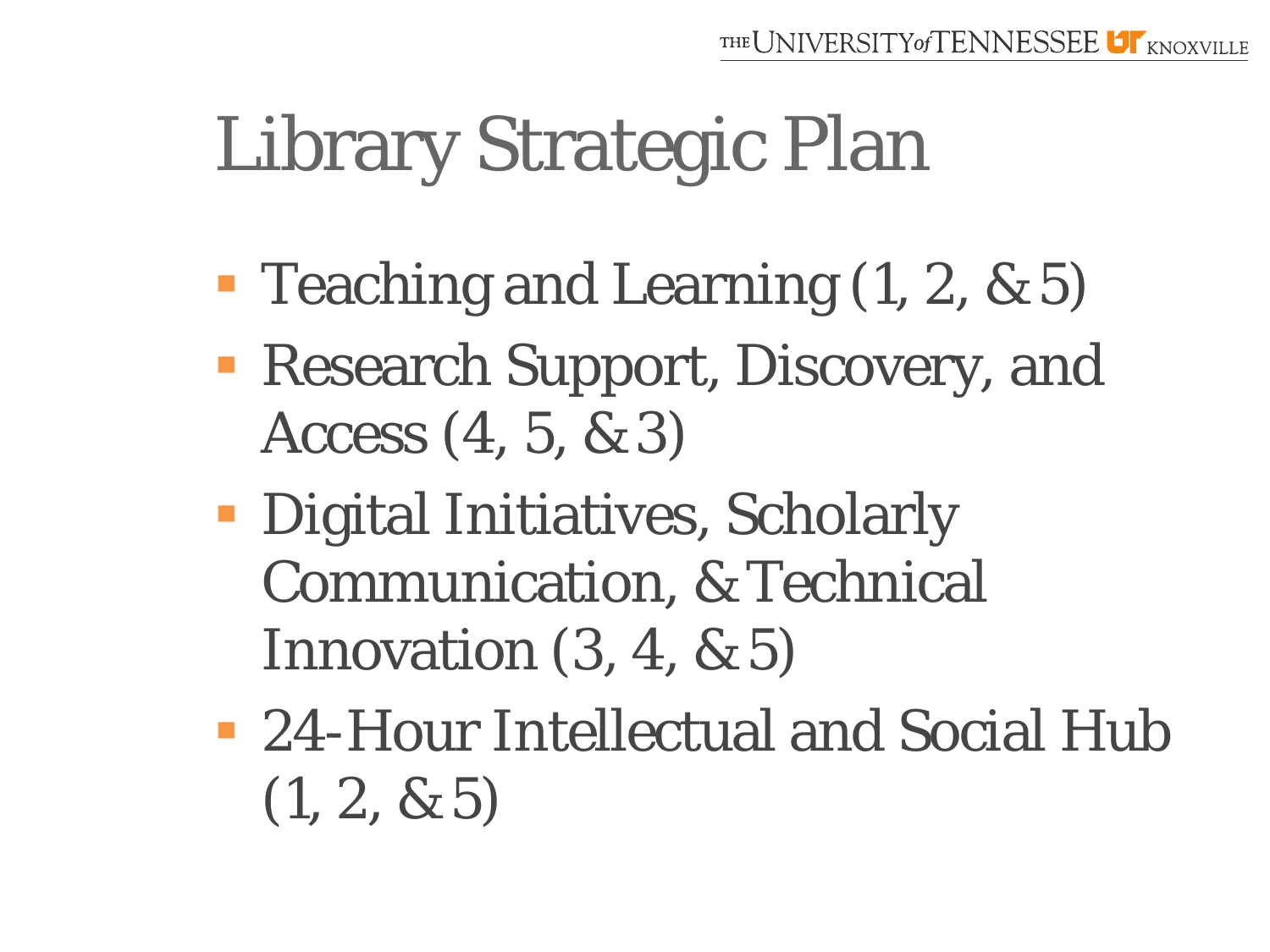#### Some of our strategic objectives

**• Develop and maintain robust facilities** in support of teaching and learning

**Lead new initiatives in data curation** 

**Lead, partner in, and develop research** initiatives and partnerships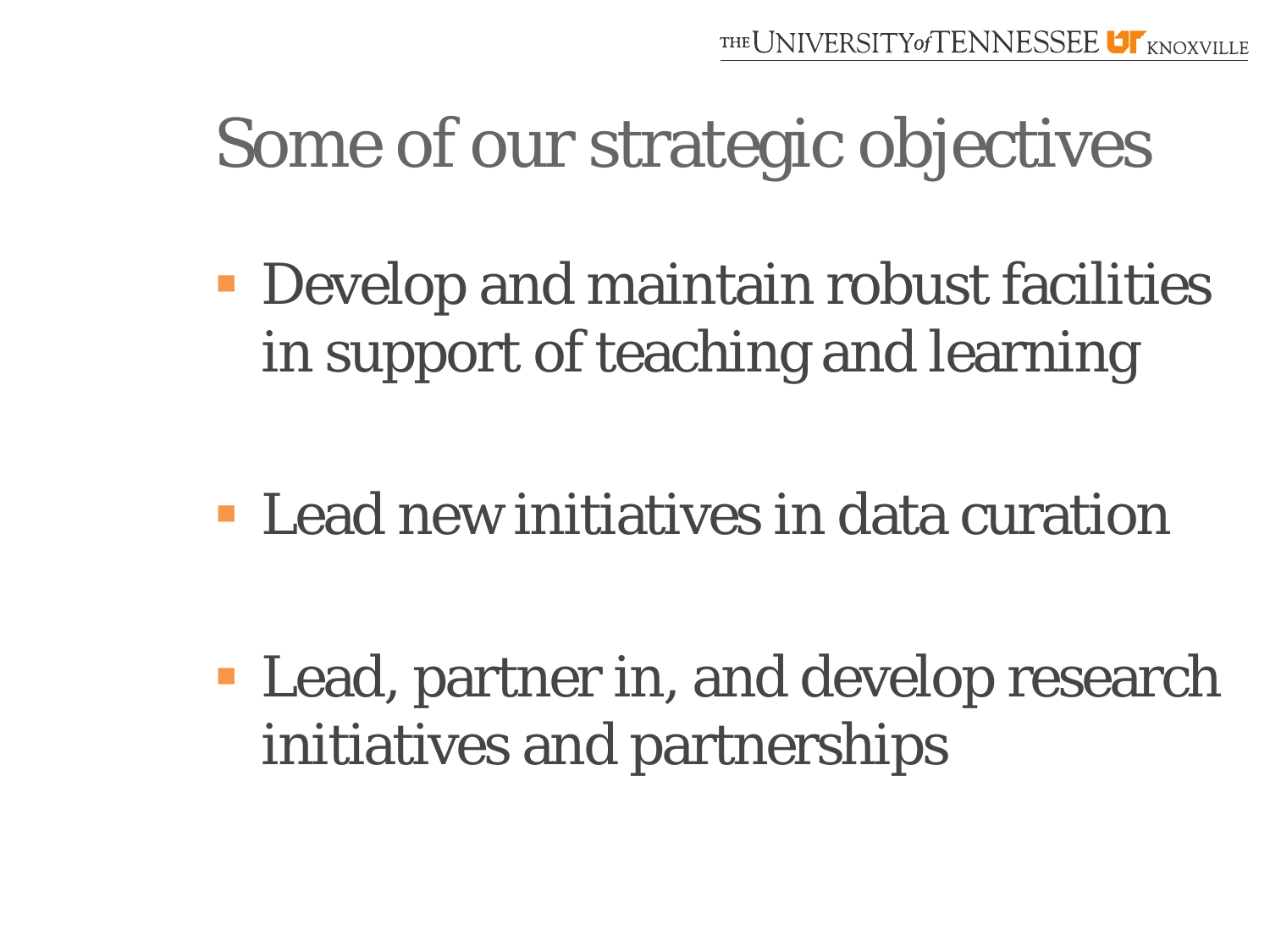#### Some of our strategic objectives

**Provide comprehensive and efficient** access to our users where they are

**Enhance collection storage for** maximum efficiency and access

■ Be the campus leader in continuous self-development and learning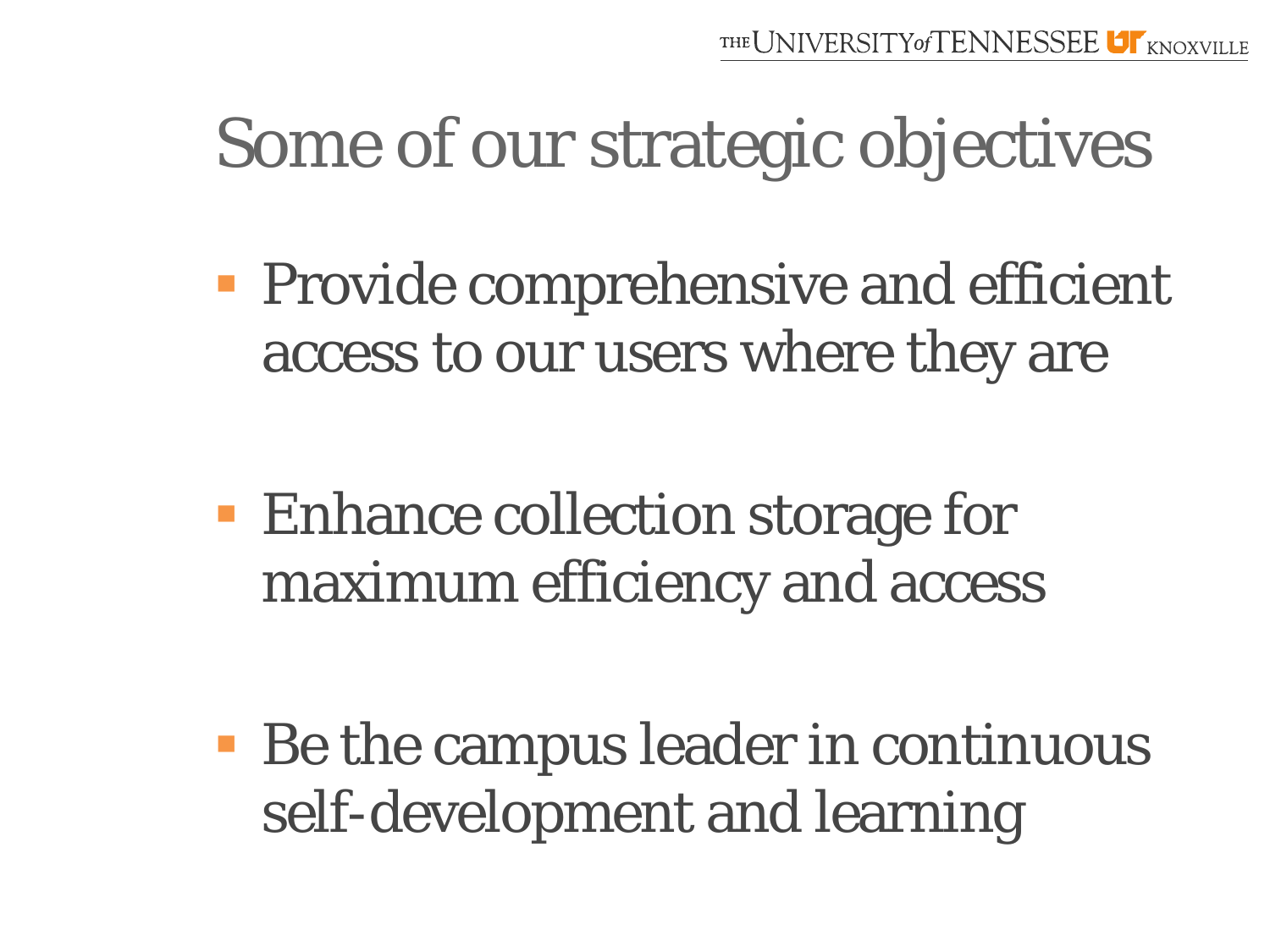#### Some of our strategic objectives

- **Provide services, activities, and resources** to welcome and acclimate students to the university community and to enhance the college experience
- **Provide safe, secure, and inspiring spaces**
- **Lead and partner in campus technology** innovation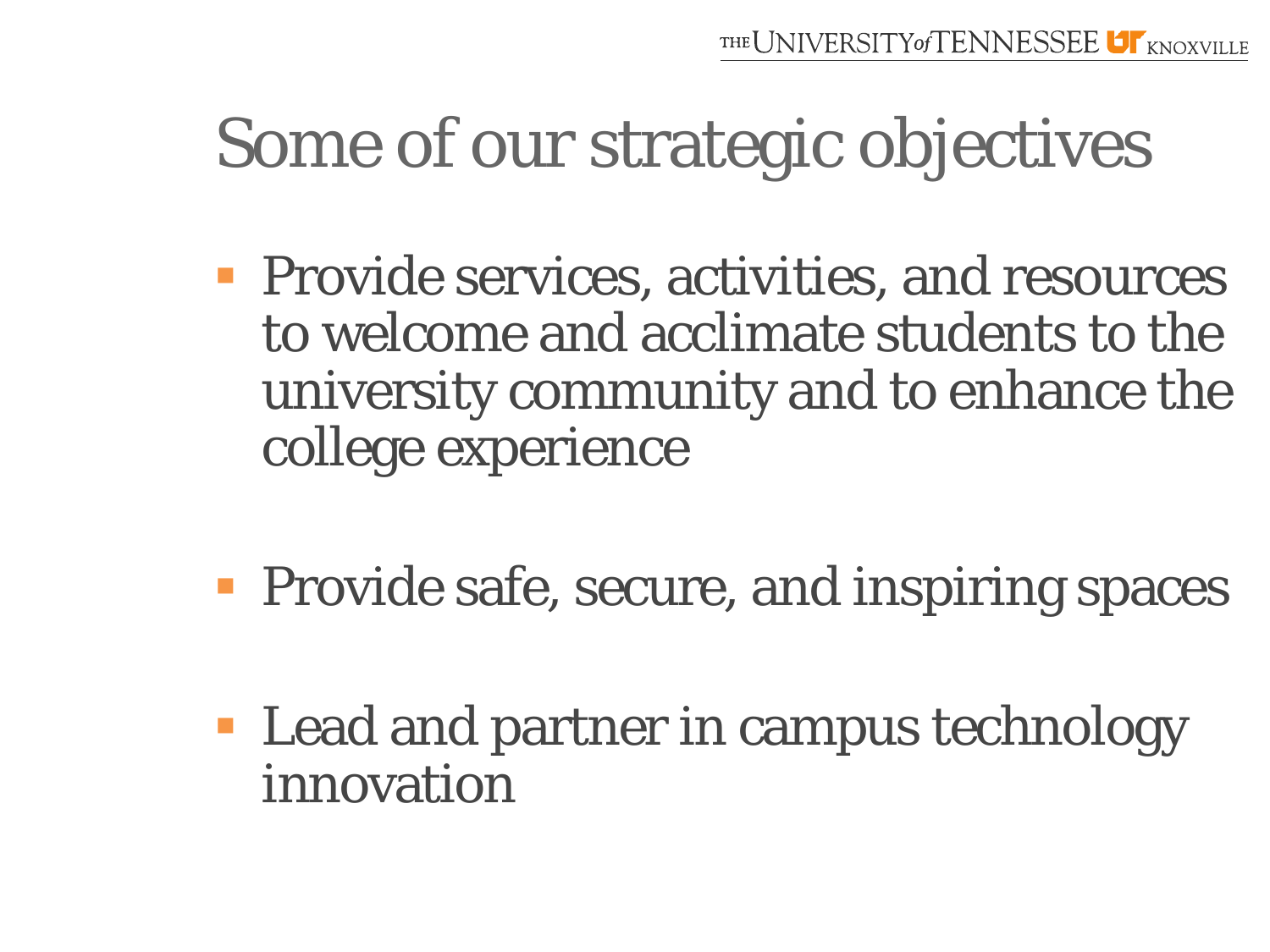- **Renovations, Facilities Improvements, Tweaks** 
	- Commons
	- Stacks
	- Music
	- One Stop
	- POD
	- Staff Lounge
	- Art in Classroom Row
	- Galleria wall repairs
	- Roofs
	- New processing space for special collections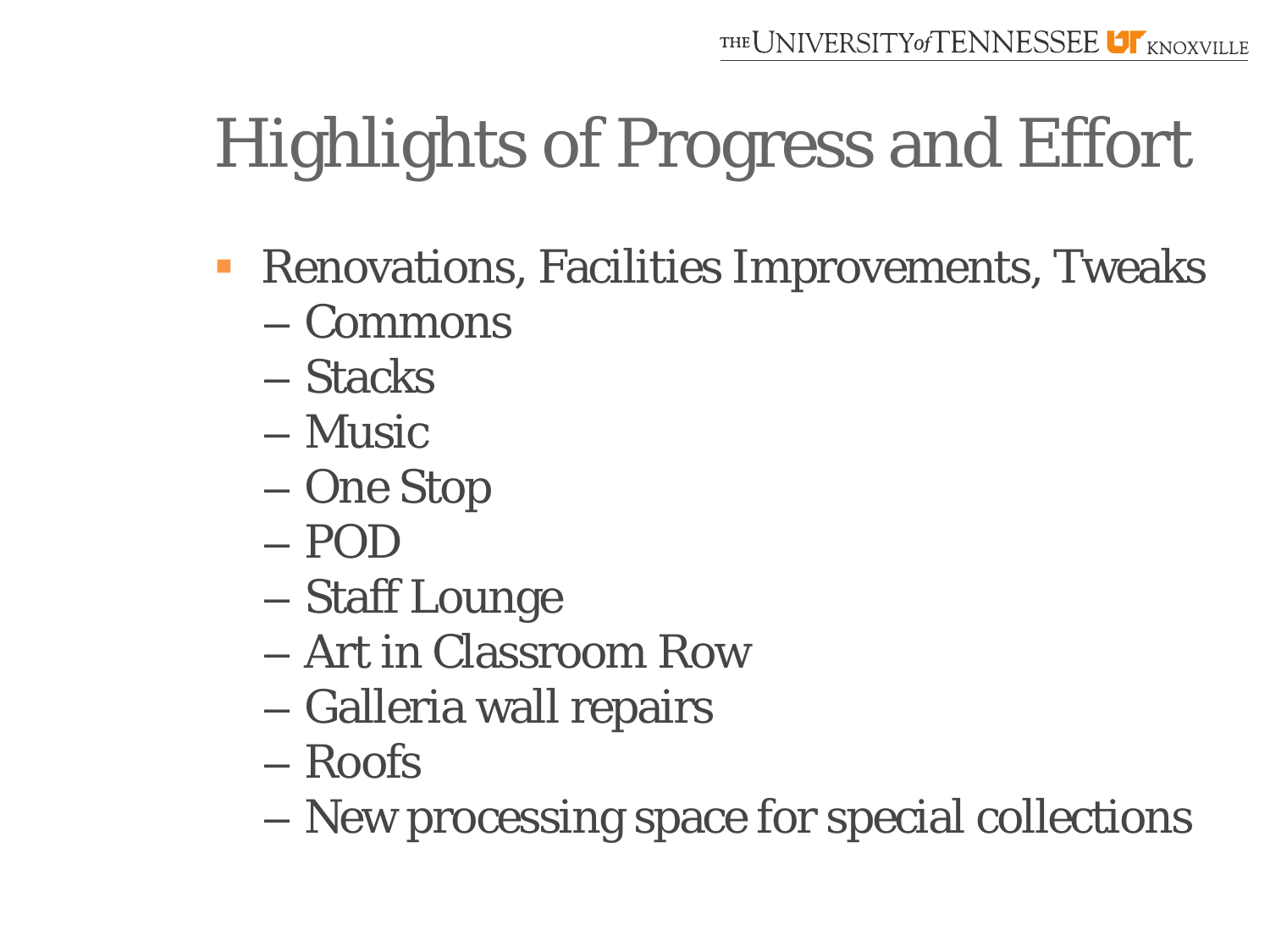- "Re-evolution" (organizational changes)
- **BEASK LIGINOW Space**
- 24/5 schedule
- **Training**
- **New webpage**
- **New ILS**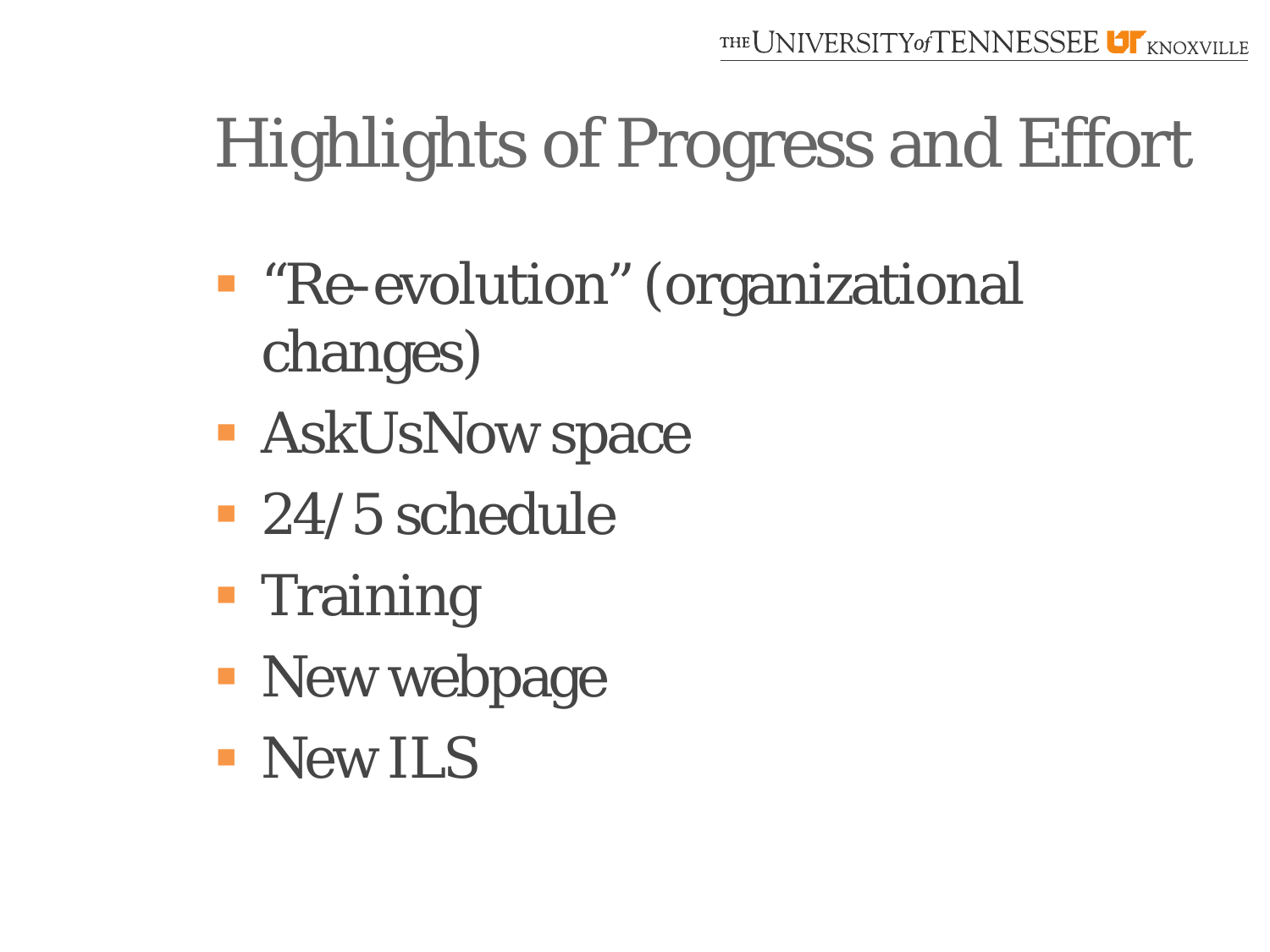- **De-Stress and similar stuff**
- **Marketing**
- **Diversity**
- **PARSSL—Preserving the Academic** Record of Scientific and Scholarly **Literature**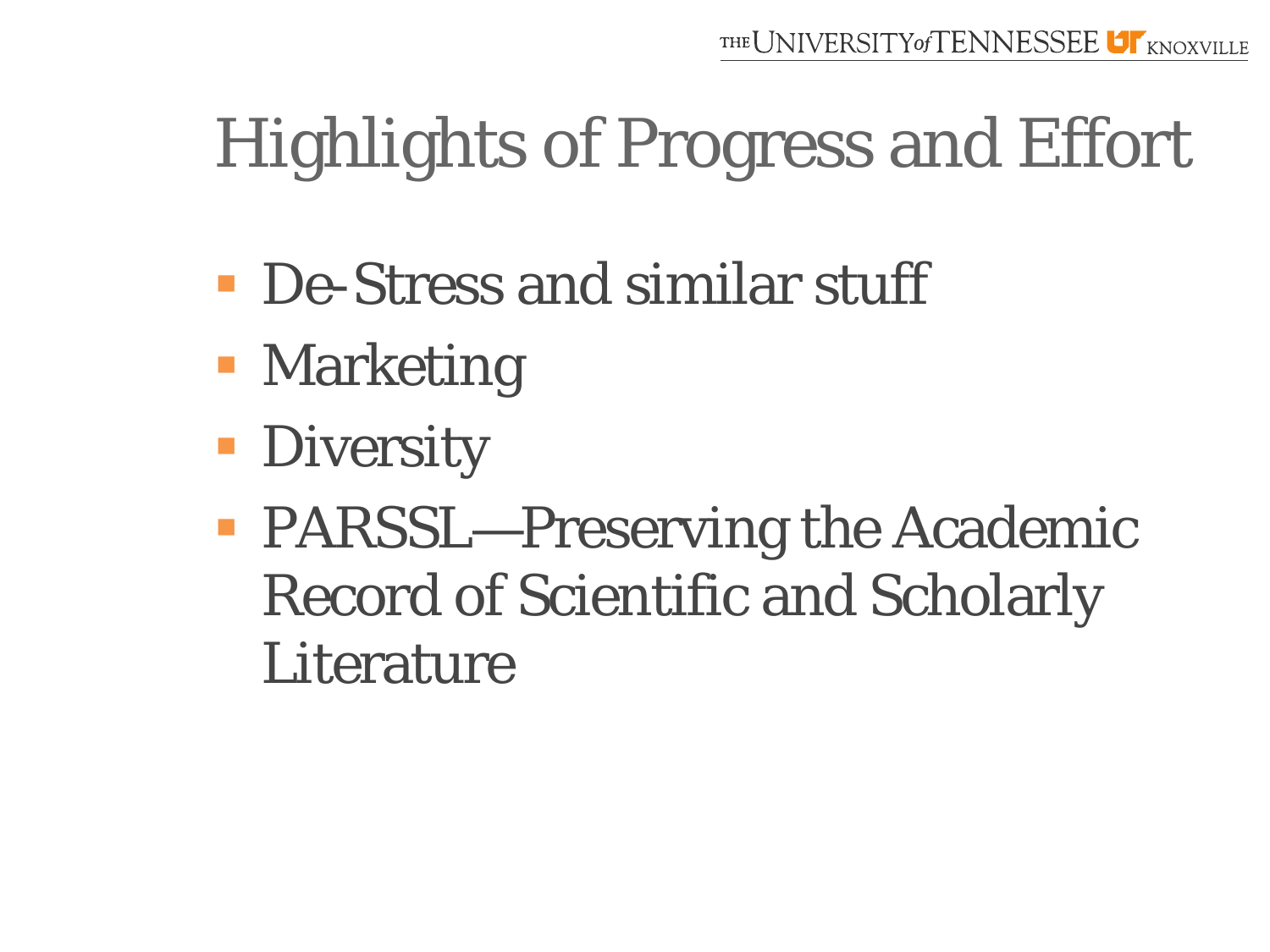- New positions and new assignments
	- Assessment
	- Data Curation
	- Digital Humanities
	- Electronic Licensing
	- Media Literacy
	- Communications and Marketing
	- Ag/Vet and Music Coordinators
	- Subject/LRC librarians
	- Heads of LRE, Branches and Collection Logistics, Discovery and Technical Services

(from about 40 faculty in 2011 to about 50 now)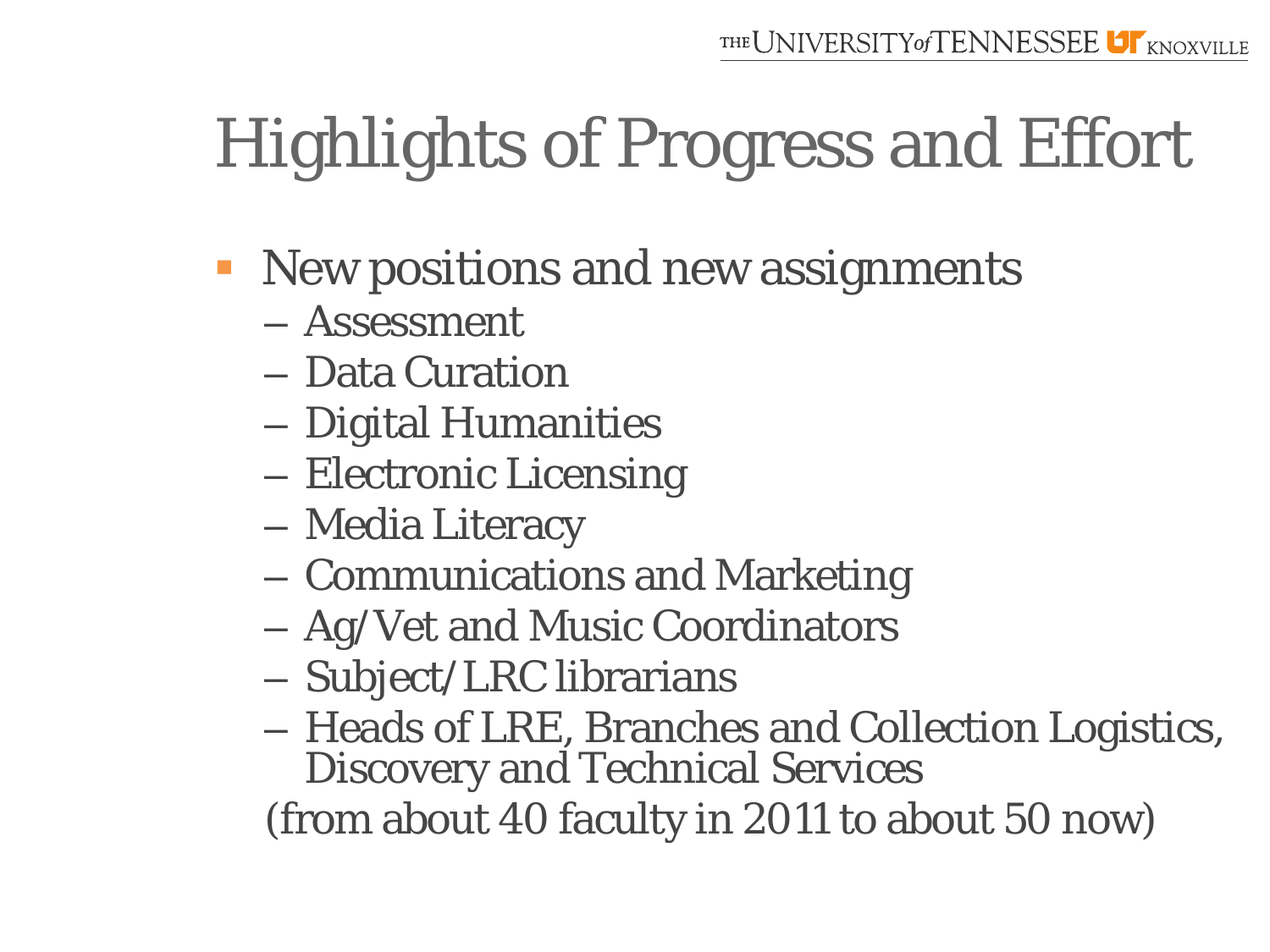# Challenges

- Workforce
	- New skills
	- New types
	- Succession/Retirements
	- Recruitment
	- Diversity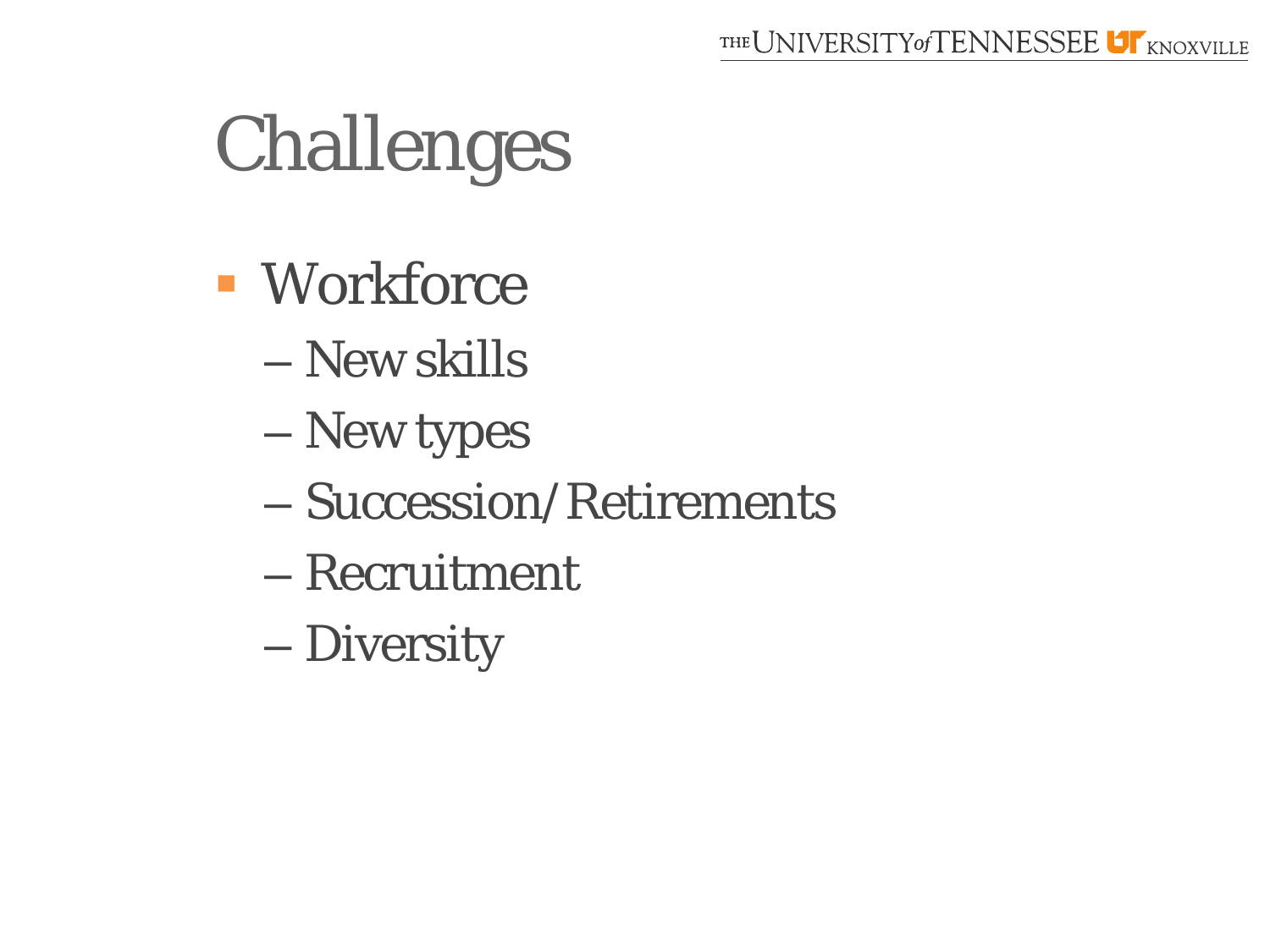# Challenges

- **Aging Infrastructure** 
	- Elevators
	- Bathrooms
	- HVAC
	- Roofs
	- Windows
	- Entry/Exit doors
	- Carpet and paint
	- ADA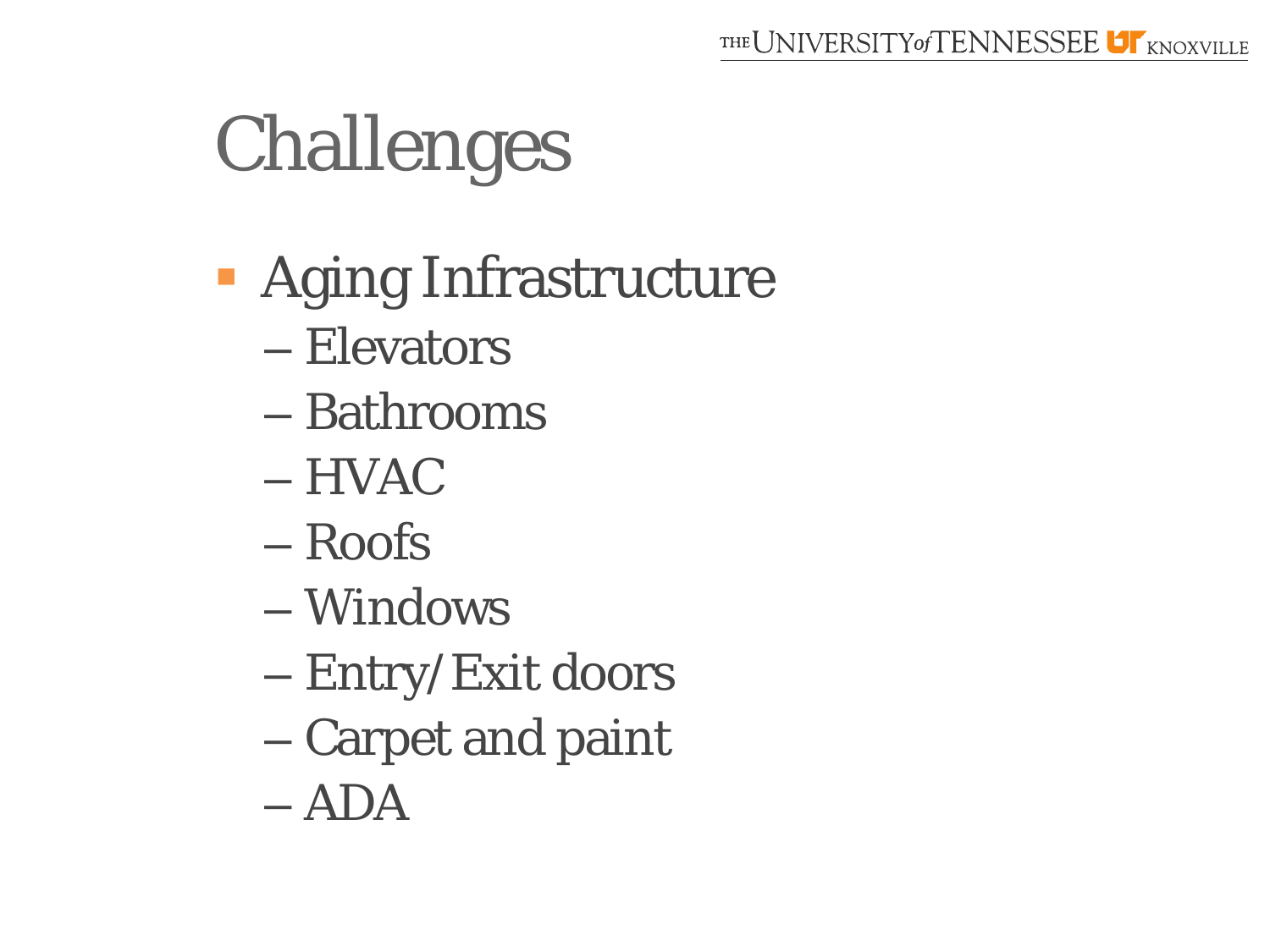# Challenges

- **Collections** 
	- Storage and Retrieval
	- Discovery and Access
	- New systems and tools
	- Administrative churn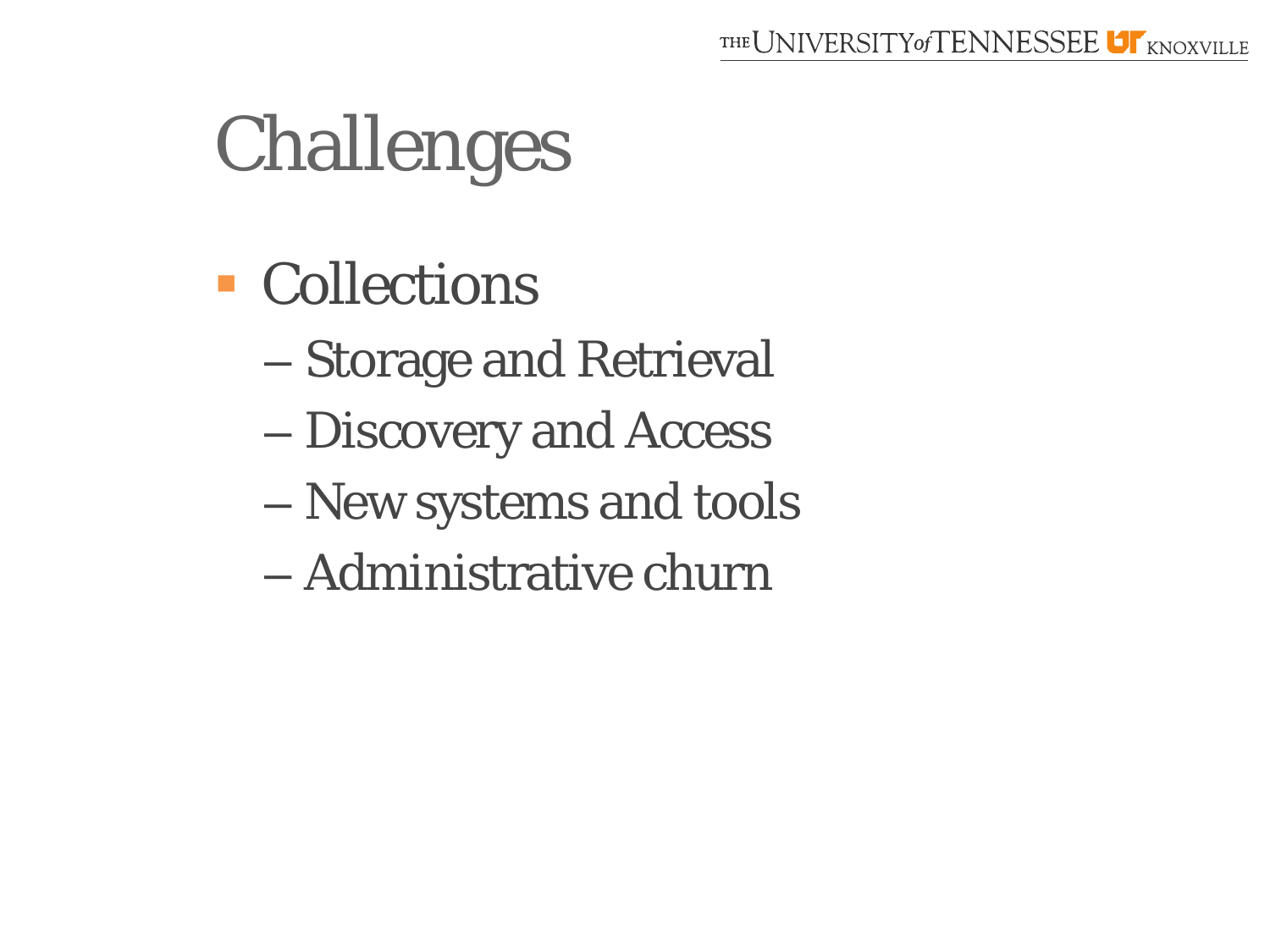#### **\$\$\$\$**

- **Firical External Friends changes**
- Student fee
- **Facilities fee**
- **Partnership on new positions**
- **Inflation factor**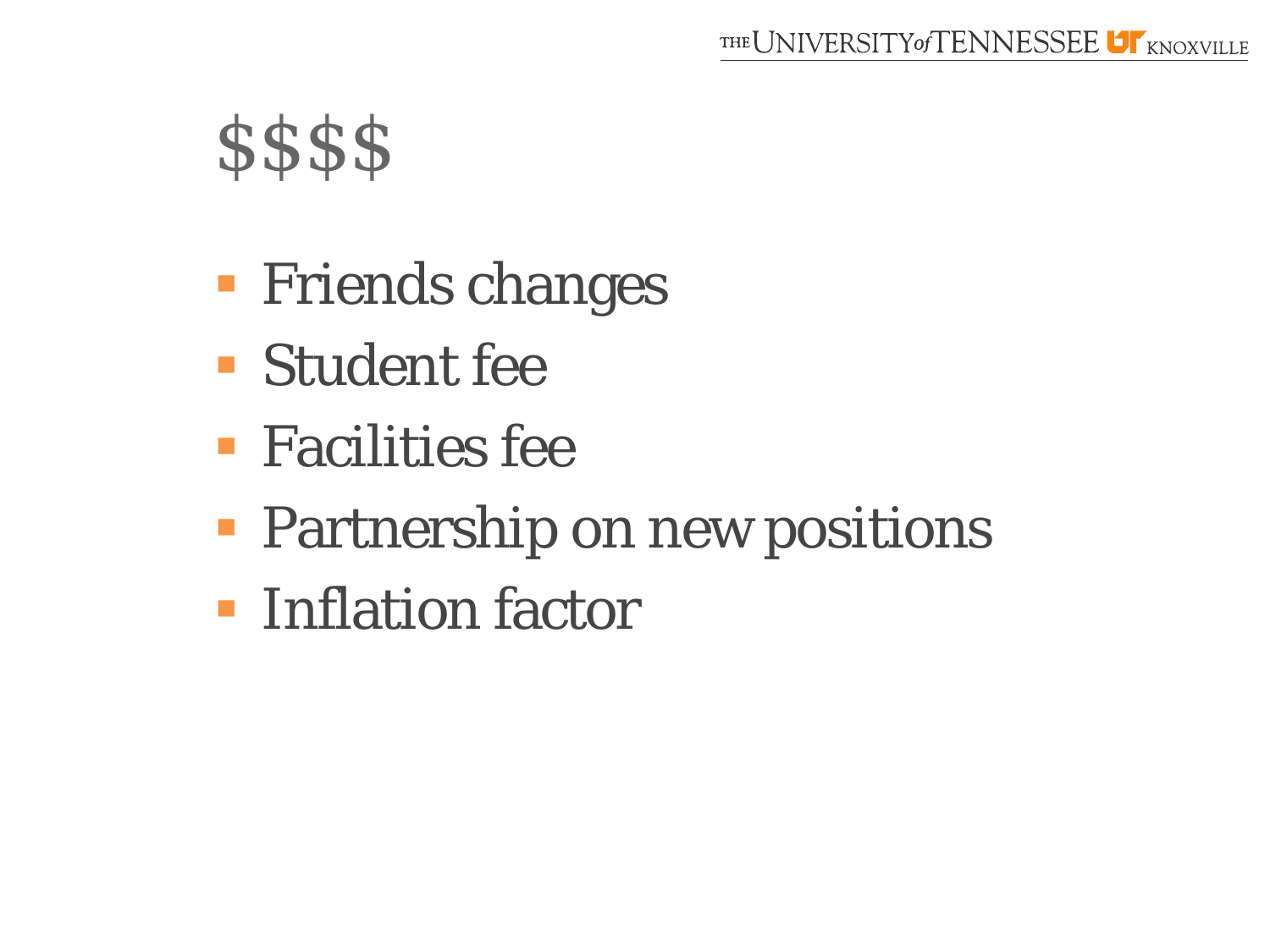### Big Picture Budget

- 2012, about 17.5M
- 2013, about 18M
- 2014, about 18M
- **That is E&G money; add in R and we** get close to 20M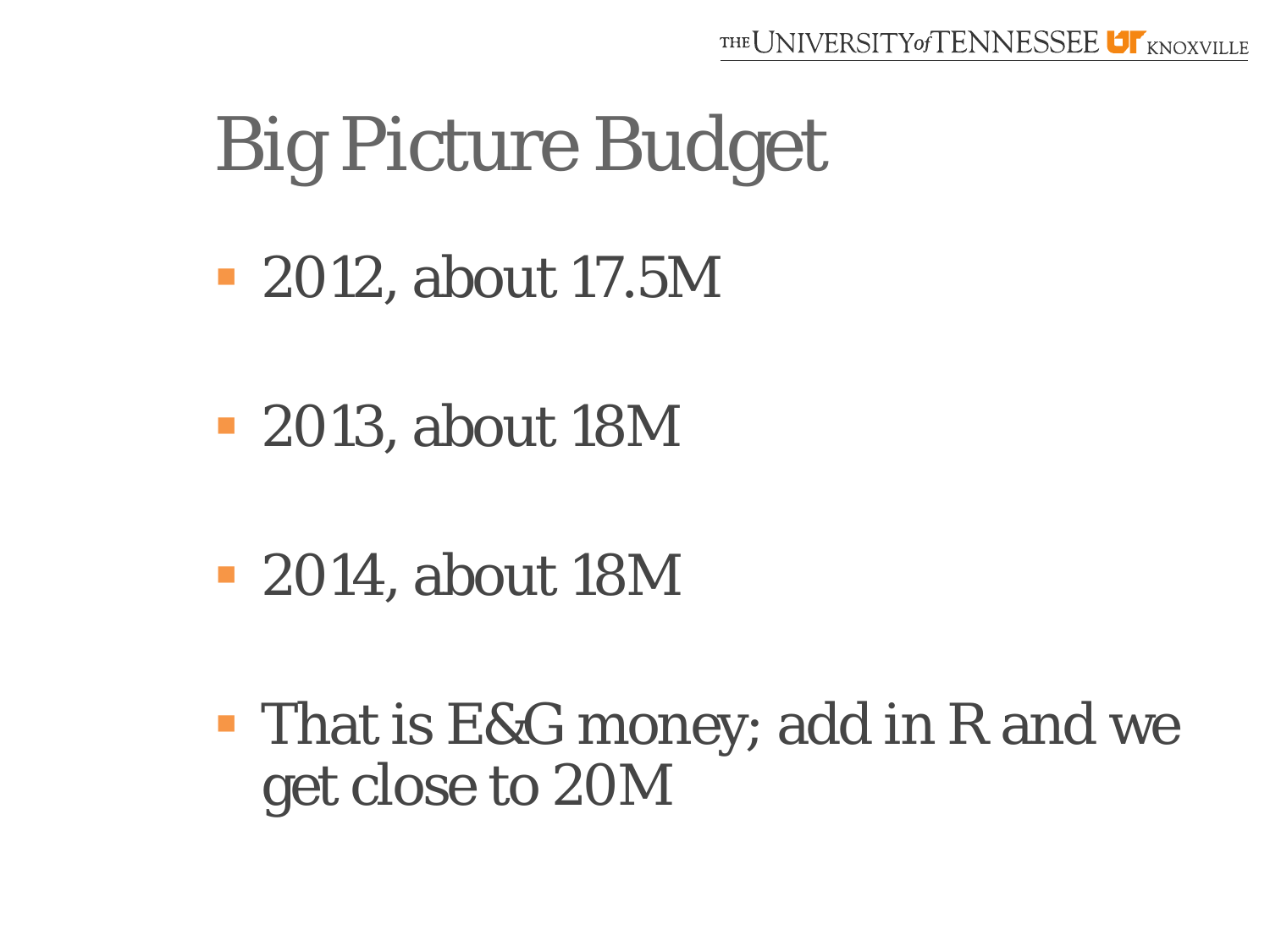# Big Picture Budget

- **The BIG picture budget can be divided** into 3 BIG parts
	- 2.5% to operations
	- A little more than half of the rest to collections
	- The balance to people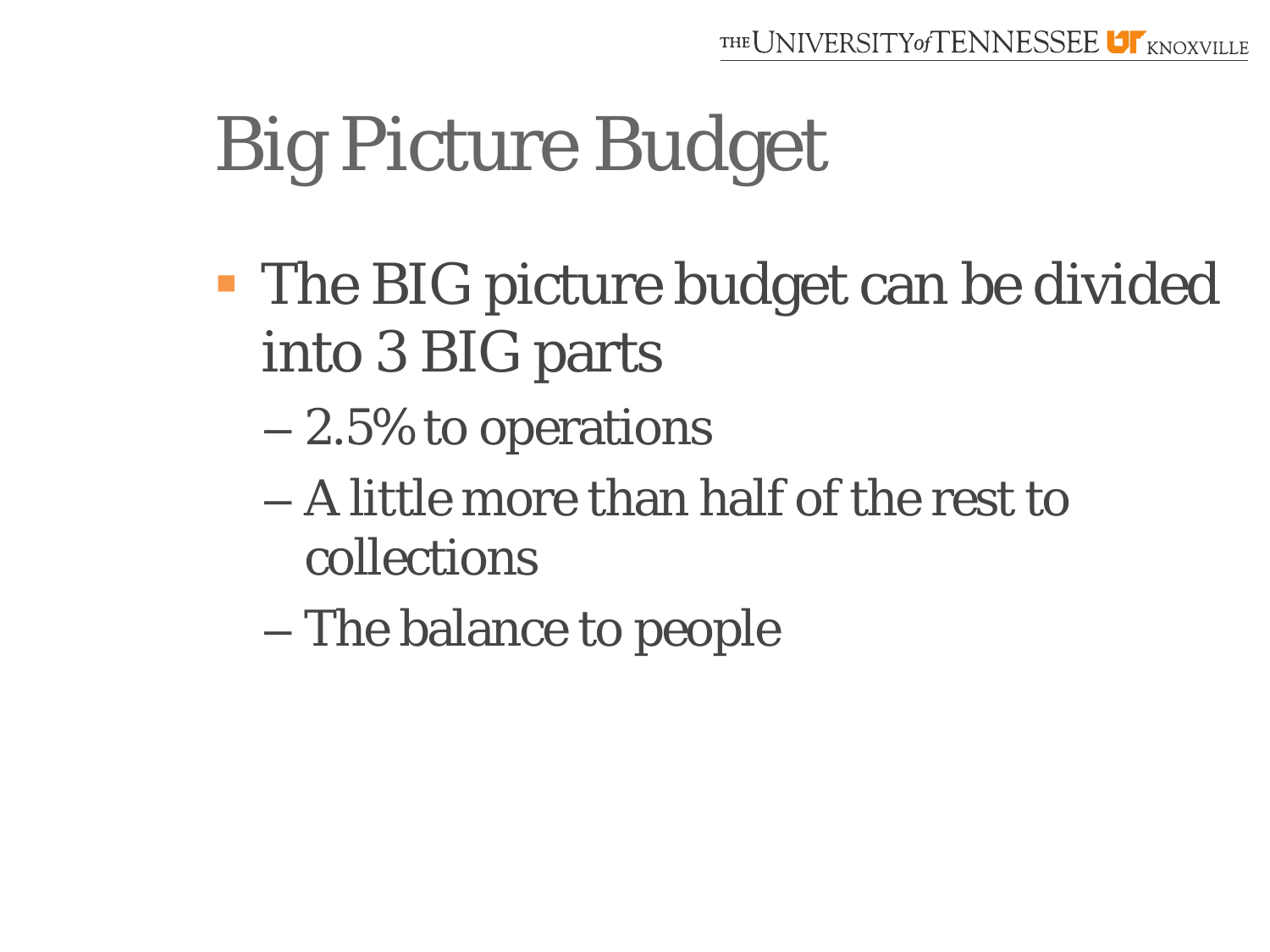# People

- Will NOT be able to upgrade and remain competitive and add positions simultaneously
- **Most continue our emphasis on continuous** improvement in staff and faculty evaluations:
	- Must be fair & rigorous
	- Merit raises are difficult to justify if they always look like across-the-board raises
	- Continued training and support in evaluation, goal-setting, feedback, clear and open communication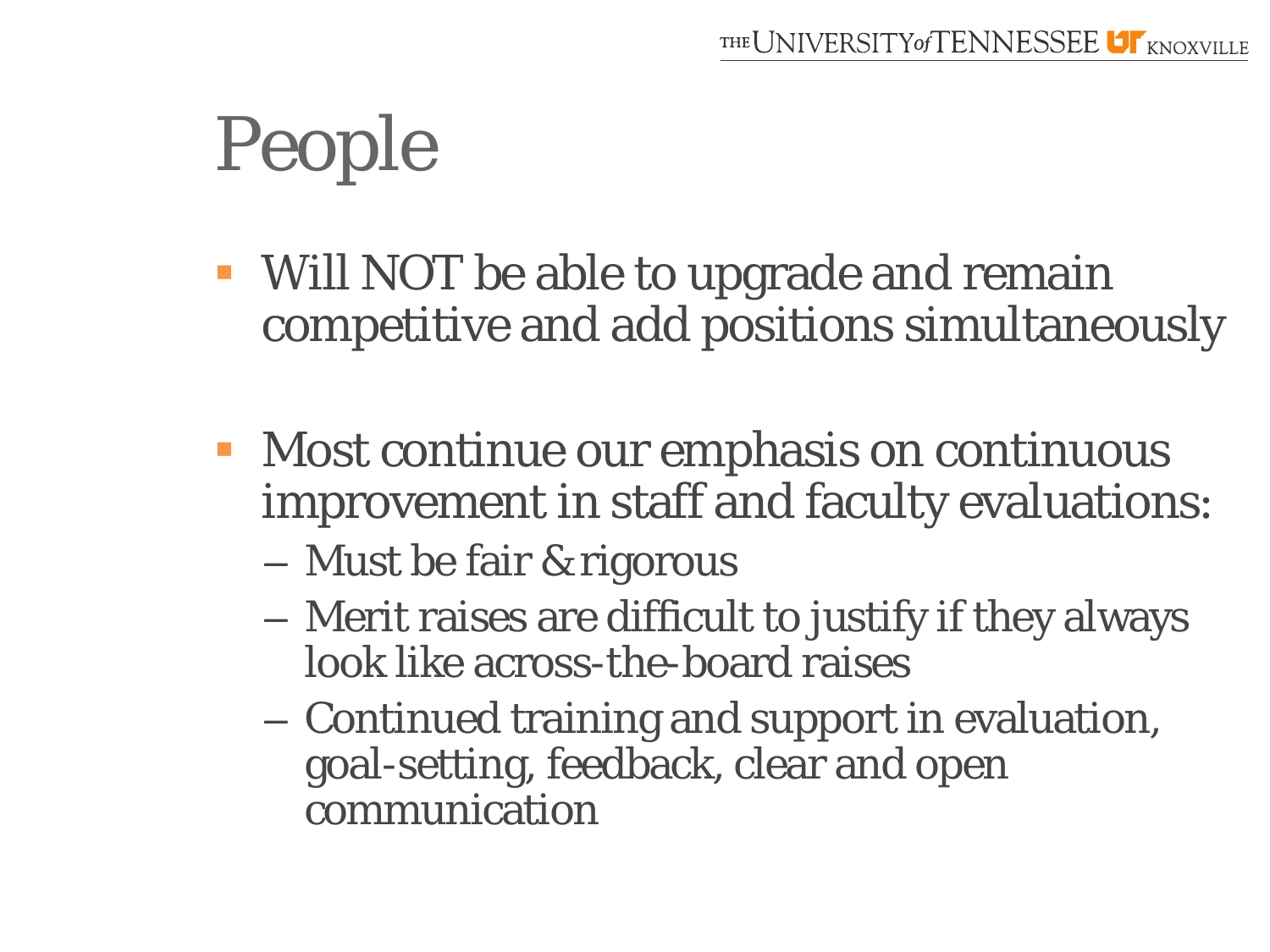# People

- **Three years of across-the-board raises** and merit increases
- **Successfully upgraded several staff** positions when skills and/or responsibilities can be justified;
- will continue to look for opportunities for upgrades when merited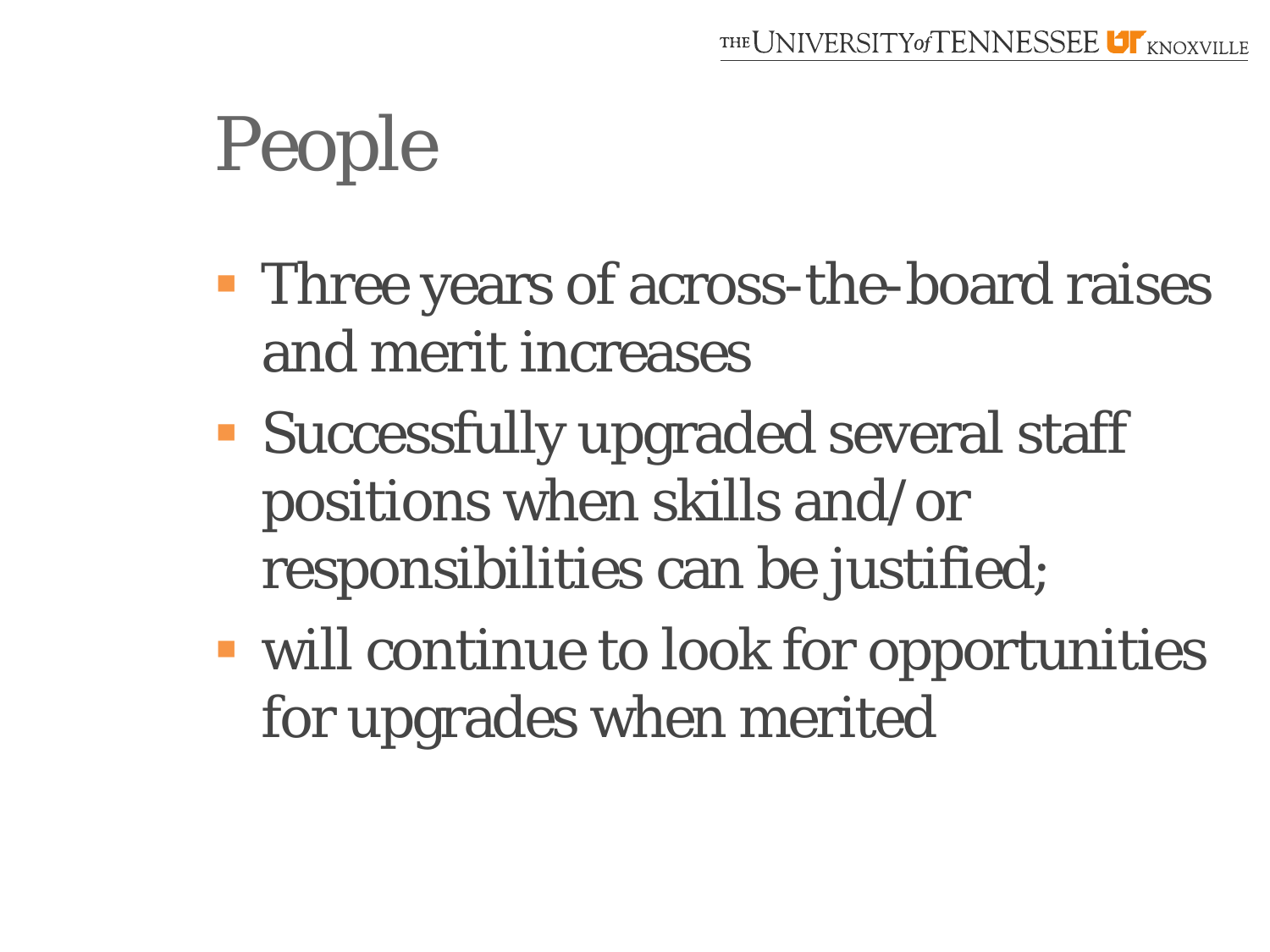# People

- **EXTERN EXECUTE:** Librarian positions increased from about 40 to about 50
- New positions—Data Curation, Media Literacy, Digital Humanities, modern political archives, marketing—to address emerging and strategic needs
- **Librarian pay is very competitive**